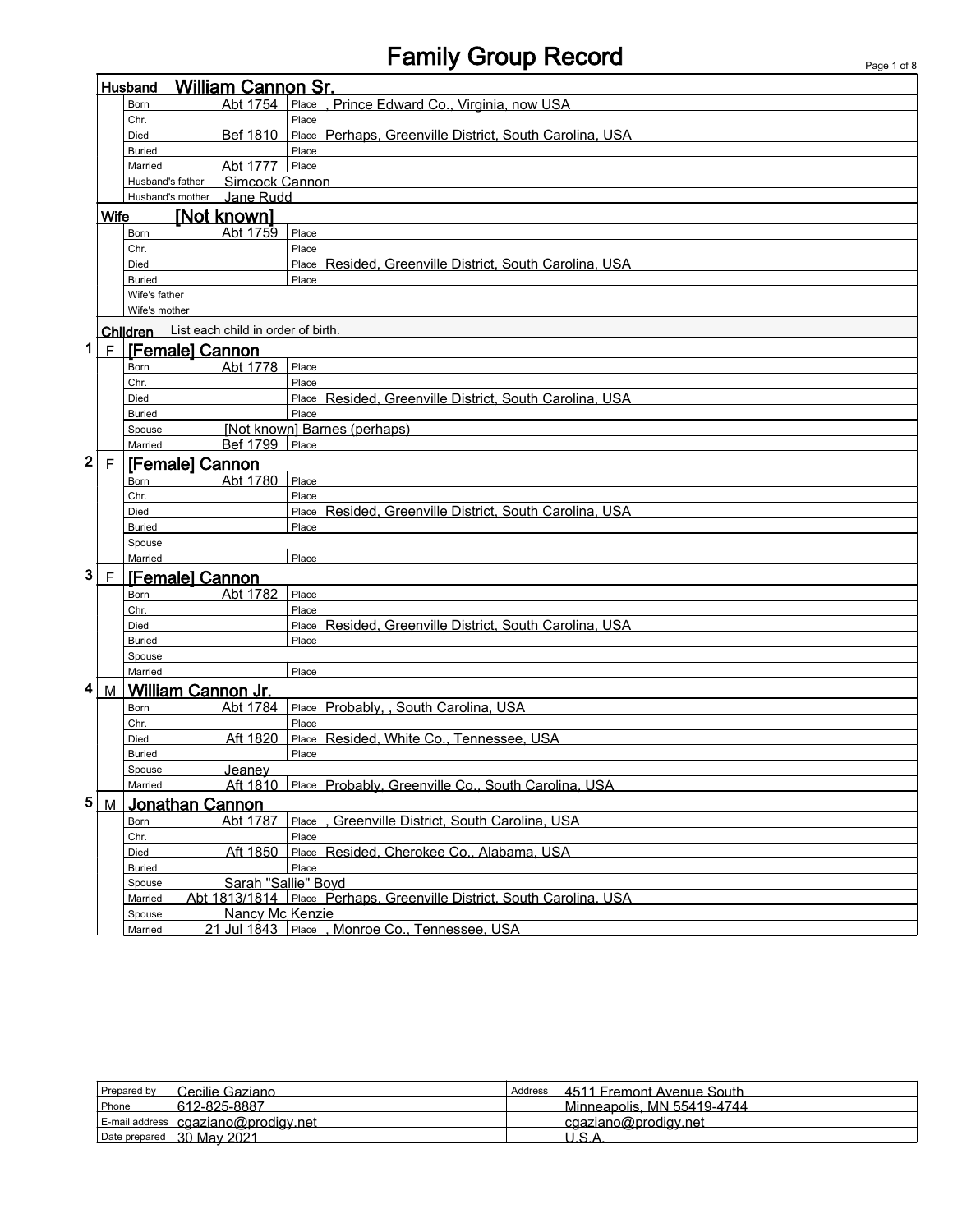| <b>Husband</b>                                 | <b>William Cannon Sr.</b>                                                                                                                                                                                                                                                                                                                                                                                                                 |
|------------------------------------------------|-------------------------------------------------------------------------------------------------------------------------------------------------------------------------------------------------------------------------------------------------------------------------------------------------------------------------------------------------------------------------------------------------------------------------------------------|
| [Not known]<br><b>Wife</b>                     |                                                                                                                                                                                                                                                                                                                                                                                                                                           |
| <b>Notes</b>                                   |                                                                                                                                                                                                                                                                                                                                                                                                                                           |
| HUSBAND - William Cannon Sr.                   |                                                                                                                                                                                                                                                                                                                                                                                                                                           |
|                                                | Timeline for William Cannon, Sr., in Pendleton & Greenville Districts, South Carolina                                                                                                                                                                                                                                                                                                                                                     |
| abt 1754                                       | Probably Prince Edward Co., VA. William Cannon was born to Simcock Cannon & Jane Rudd.                                                                                                                                                                                                                                                                                                                                                    |
| 1778                                           | Washington Co., NC (TN). William Cannon, Poll Tax 100 (pounds), 1-06 Michael Woods, Esq.[1]                                                                                                                                                                                                                                                                                                                                               |
| 1780/1781                                      | Washington Co., NC (TN). William Cannon sued William Murphy for the return of a rifled<br>01 - William Cannon, Box 1/F6, p. 6 (Nov. 1780-Feb. 1781)<br>gun.[2]<br>Wm Cannon<br>In petition<br>the Sheriff returns the [words?] on a rifle gun<br>vs Wm Murphy Junr<br>Ordered to be dismissed                                                                                                                                             |
| Feb/May 1783                                   | Washington Co., (NC) TN. Robert Bayless conveyed a tract of 100 acres to Wm Cannon.[3]<br>04 - William Cannon, Box 1/F10 (page 32 (Feb.-May 1783). A deed of conveyance from Robert<br>Bayless to Wm Cannon for one hundred acres of land acknowl, and same ordered to be recorded.                                                                                                                                                       |
| 20 Apr 1784                                    | Washington Co., NC (TN). William Cannon conveyed to John Hunter, Jr., a tract of land<br>containing about 50 acres on a branch of Cherokee Creek for 55 pounds. It being a part of a tract<br>conveyed by Robert Bayless to Cannon in 1782. Wit.: Robert Rodgers, Thomas Rogers.[4]                                                                                                                                                       |
| 26 May 1784                                    | Washington Co., TN: William Cannon conveyed to Fredrick Anderson fifty acres on a branch of<br>Cherokee Creek for 40 pounds. Wit.: Russell Cannon, William Murphy, Ambrose Mayfield.[5]<br>05 - William Cannon, Box 1/F12, p. 3 (Feb.-Aug. 1784). A deed of conveyance from William<br>Cannon unto Fredrick Anderson for fifty acres was proven by the oaths of Wm Murphy and<br>Ambrose Mayfield and the same is ordered to be recorded. |
| 1790                                           | Greenville District, SC. Federal Census, Series: M637; Roll: 11; Page: 93.[6] William Kennon<br>Free White Males - Under 16:<br>2 1774/older William Jr. 1774/1784, Jonathan 1787<br>1 1774/older William Sr. 1754<br>Free White Males - 16 and over:<br>4 Any age Wife & 3 daughters?<br>Free White Females:                                                                                                                             |
| 1792                                           | Greenville Co. petition, #153, in SC Archives, General Assembly Petitions, 1792, to have the<br>Publick Buildings in a more central location. Signed by Russel Cannon and Wm Cannon[7].<br>Greenville Co. had been settled less than 10 years at this time.)[8]                                                                                                                                                                           |
| 17 Nov 1794                                    | Greenville Co., SC. Deed Book D, pp. 117-118. Memorial deed between John Covenhaven of<br>Union Co., SC, and John Glass of Greenville for 100 acres on the middle fork of the Saluda<br>River for £30 originally granted to Thomas Brummit. Wit: Simcock Cannon and William<br>Cannon[9]. Proved by the oath of Simcock Cannon 05 Aug 1795 before John B. Grigsby.                                                                        |
|                                                | NOTE: Entries shaded in green are land transactions.                                                                                                                                                                                                                                                                                                                                                                                      |
| 1795-1798<br>deed.                             | Sometime during this period William Cannon acquired the 100 acres described above. He sold<br>this land to Mary Barns in 1799, see below. Researcher Brent Holcomb could not find this                                                                                                                                                                                                                                                    |
|                                                |                                                                                                                                                                                                                                                                                                                                                                                                                                           |
| 10 Nov 1795<br>Samuel<br>five Barren<br>1795." | Greenville Co., SC. William Cannon[10] was to receive 5 barren cows from<br>Hollingsworth, per note: "I promist to pay or Cause to be paid unto William Cannon<br>Cows of the Secont quality to be paid at or before the 15th day of August 10 November<br>Samuel Hollingsworth, Samuel Hollingsworth. [Jr. and Sr.]                                                                                                                      |
| 18 Mar 1796                                    | Greenville Co., SC. Court Paper #1796 #22. William Cannon[11] & Russel Cannon of the Co.<br>& St. aforesaid do acknowledge ourselves to Owe to Samuel Hollingsworth Senr the Just & full<br>Sum of 18 Pounds 13 shillings & 4 Pence Sterling to be levied and made of our Goods and                                                                                                                                                       |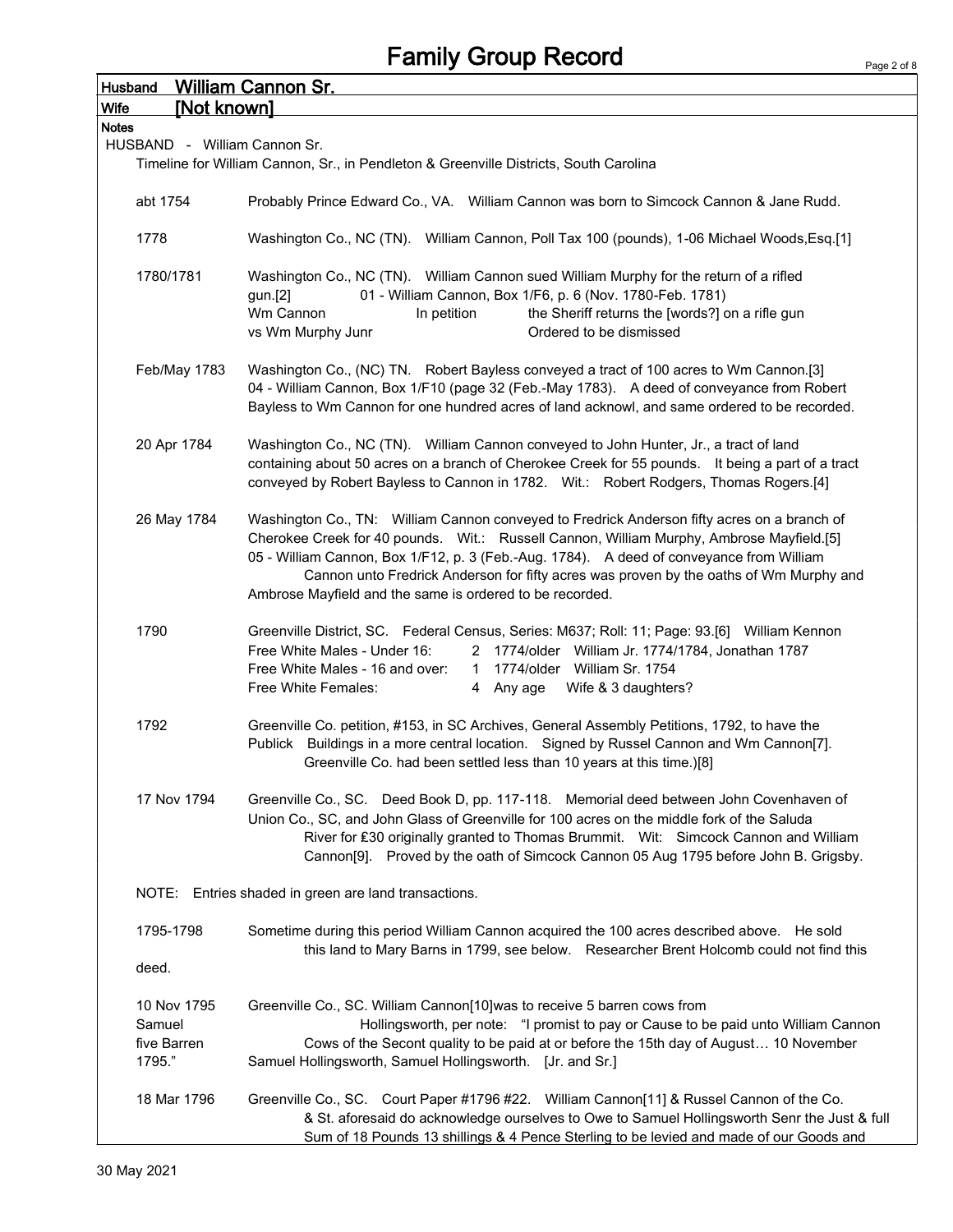| Husband                      | <b>William Cannon Sr.</b>                                                                                                                                                                                                                                                                                                                                                                                                                                                                                                                                                             |  |  |  |  |  |  |  |
|------------------------------|---------------------------------------------------------------------------------------------------------------------------------------------------------------------------------------------------------------------------------------------------------------------------------------------------------------------------------------------------------------------------------------------------------------------------------------------------------------------------------------------------------------------------------------------------------------------------------------|--|--|--|--|--|--|--|
| [Not known]<br>Wife          |                                                                                                                                                                                                                                                                                                                                                                                                                                                                                                                                                                                       |  |  |  |  |  |  |  |
| <b>Notes</b>                 |                                                                                                                                                                                                                                                                                                                                                                                                                                                                                                                                                                                       |  |  |  |  |  |  |  |
| HUSBAND - William Cannon Sr. | (Continued)<br>Chattles if the above named William Cannon do make a Default in the Condition under Written,<br>18 March 1796. The condition is such if the above bound William Cannon do and shall<br>Prosecute or Cause to be Prosecuted a suit against the above Samuel Hollinsworth Junr &<br>Samuel Hollinsworth Senr by attachment with affect William Cannon (#) (LS), Russel Cannon<br>(R). Wit: S. Earle, J. P.                                                                                                                                                               |  |  |  |  |  |  |  |
| 13 May 1799                  | Greenville Co., SC. Deed Book L, p. 79. William Kannon/Cannon of Greenville Co. sold 100<br>acres (part of tract run by Thomas Brummett and by him conveyed to John Conenhoven and<br>from him to John Glass). Sold to Mary Barns.[12] Wit: David McBrayer & Aaron Slaten.<br>(Proved 24 Jul 1813)                                                                                                                                                                                                                                                                                    |  |  |  |  |  |  |  |
| 1800                         | Greenville Co., SC. Federal Census, Series: M32; Roll: 47; Page: 251.[13] William Cannon<br>Free White Persons - Males -10 thru 15:<br>1 1785/1790<br>Jonathan 1787<br>Free White Persons - Males - 16 thru 25:<br>1775/1784<br>William Jr. 1784<br>1<br>Free White Persons - Males - 45 and over: 1 1755/earlier William 1754<br>Free White Persons - Females - 16 thru 25: 1 1775/1784<br>Daughter 1778/1782<br>Free White Persons - Females - 26 thru 44: 1 1756/1774<br><b>Wife 1759</b><br>Number of Slaves:<br>3                                                                |  |  |  |  |  |  |  |
| 31 Jul 1804                  | Greenville Co. Deed Book G, pp. 441-442. William Cannon of Greenville Co., SC, bought land<br>on the south side of Gap Creek of the middle fork of the Saluda River, 100 acres, for \$200,                                                                                                                                                                                                                                                                                                                                                                                            |  |  |  |  |  |  |  |
| from                         | Wit.: Thos. Cantrell, Nimrod Cantrell. Proved by oath of Thomas Cantrell<br>Jonathan Potts.<br>03 Aug1806.                                                                                                                                                                                                                                                                                                                                                                                                                                                                            |  |  |  |  |  |  |  |
| 18 Mar 1805                  | Greenville Co., SC, Vol. G, p. 250, Bill of Sale.  William Cannon sold a slave to Jonathan<br>Wit.: James Gilliland, Jonathan Pots, John Tubb J.P.[15]<br>Cannon[14].                                                                                                                                                                                                                                                                                                                                                                                                                 |  |  |  |  |  |  |  |
| 1810                         | Federal Census. No William Cannon in Greenville that fits this man. It appears that he had died.                                                                                                                                                                                                                                                                                                                                                                                                                                                                                      |  |  |  |  |  |  |  |
| 1810                         | Greenville, SC. Federal Census; Roll: 62; Page: 542. Wm Canan[Wm Canon][16]<br>Free White Males - 26 thru 44:<br>1 1766/1784 This appears to be William Jr., son, b. 1784.<br>Free White Females - 45 and over: 1 1765/earlier This may be William Sr.'s widow, b.<br>c.1759. Numbers of Slaves:<br>5<br>His brother, Jonathan, was next door.                                                                                                                                                                                                                                        |  |  |  |  |  |  |  |
|                              | It appears that William Cannon, Jr., married a woman named Jeaney about 1811/1813, and they sold his father's land.<br>(William Cannon, Jr., and Jeaney moved to White County, Tennessee, and little is known about them after that.)                                                                                                                                                                                                                                                                                                                                                 |  |  |  |  |  |  |  |
| 14 Feb 1813                  | Greenville Co., SC. Deed Book I, page 210. William and Jeaney Cannon sold land in Greenville<br>Co., SC, to Jesse Mayfield tract on south side of Gap Creek[17] of the middle fork of the Saluda River,<br>100 acres adjoining Jonathan Potts and Cannon, part of tract granted to Job Colcock surveyed for<br>Ephraim Ellis. Witnesses: David McBrayer, Samuel McJunkin. This William may have been either<br>the brother or the father of Jonathan Cannon. I suspect he was the brother, and the father had died or<br>moved by this time, but it is a little difficult to be sure. |  |  |  |  |  |  |  |
|                              | William Cannon was next door to Jonathan Potts in the 1800 and 1810 censuses.                                                                                                                                                                                                                                                                                                                                                                                                                                                                                                         |  |  |  |  |  |  |  |
|                              | [1] Washington County, Tennessee, Tax Book 1778, Tennessee State Library Archives microfilm roll #639.<br>[2] Washington County Court Minutes, Vol. 1, p. 124, TSLA microfilm #129.<br>[3] Washington Co Court Minutes, Book 1, p. 213, microfilm #129.<br>[4] Washington County Deed Book, Vol. 3, pp. 173-174. (TSLA Roll 195, Old Book "A.")<br>[5] Washington County, NC, Deed Book, Oct. 1783-Oct. 1786, Vol. 3, pp. 192-193. (TSLA Roll 195, Old Book "A.")                                                                                                                     |  |  |  |  |  |  |  |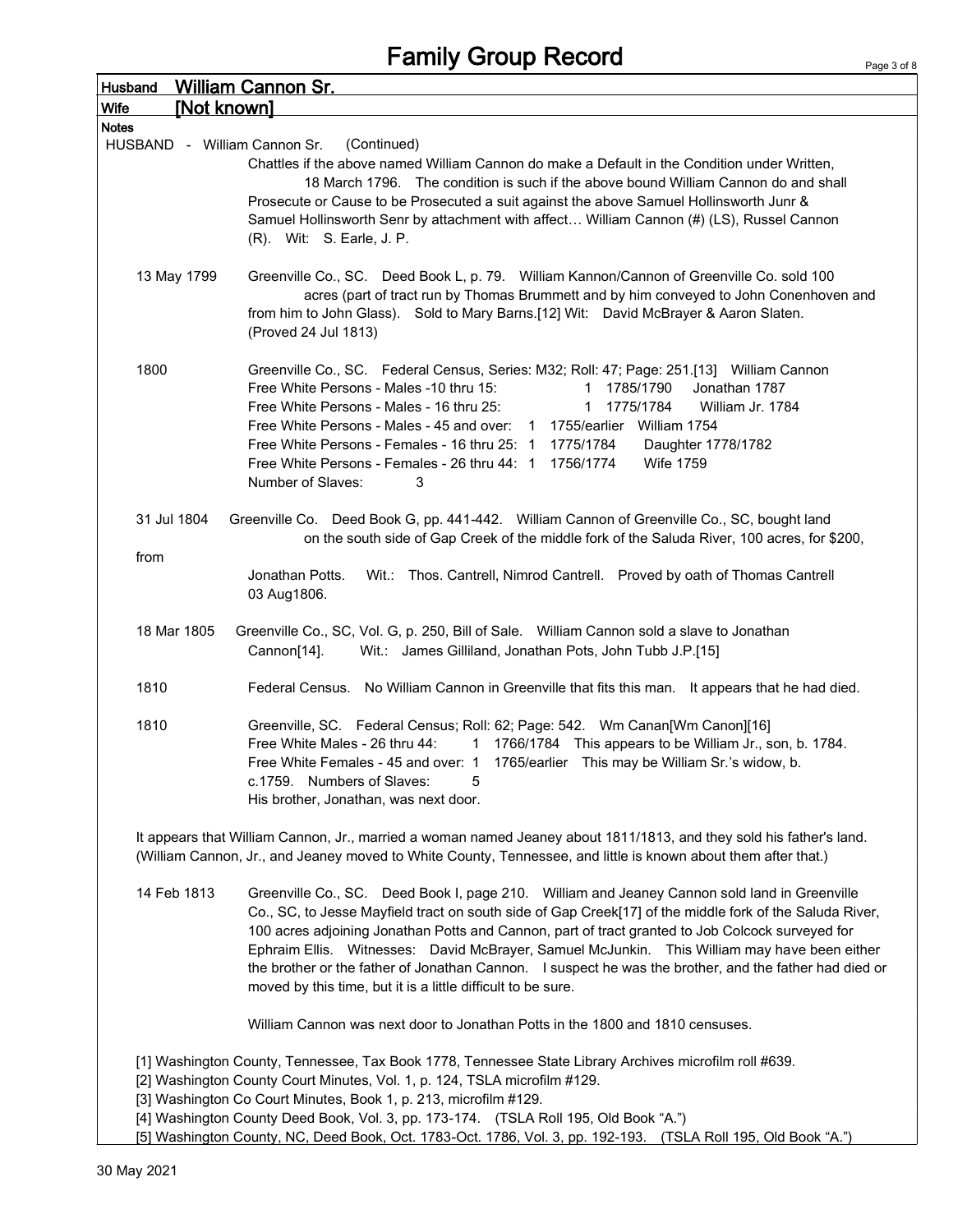| <b>William Cannon Sr.</b><br>Husband                                                                                                                                                                                      |
|---------------------------------------------------------------------------------------------------------------------------------------------------------------------------------------------------------------------------|
| [Not known]<br><b>Wife</b>                                                                                                                                                                                                |
| <b>Notes</b>                                                                                                                                                                                                              |
| (Continued)<br>HUSBAND - William Cannon Sr.                                                                                                                                                                               |
| Duplicate record in Washington Co., TN, Court Minutes, Vol. 1, p. 242, microfilm #129.                                                                                                                                    |
| [6] Ancestry.com. 1790 United States Federal Census [database on-line]. Provo, UT, USA: Ancestry.com Operations,                                                                                                          |
| Inc., 2010.<br>[7] This William Cannon was too old to be Russell's son (who would have been aged 11-13 at this time). I think he                                                                                          |
| was Russell's brother.                                                                                                                                                                                                    |
| [8] Published in South Carolina Magazine of Ancestral Research, Vol. XIII, No. 4, pp. 183-184 (Fall 1985).                                                                                                                |
| [9] This William Cannon was too old to be Russell's son (who would have been aged 13-15 at this time). I think he                                                                                                         |
| was Russell's brother.                                                                                                                                                                                                    |
| [10] This William Cannon would have been too old to be Russell's son (who would have been aged 14-16 at this time).                                                                                                       |
| Perhaps a brother.                                                                                                                                                                                                        |
| [11] This William would have to have been born in 1778 if Russell's son. Date for son is supposed to be 1781. If                                                                                                          |
| 1781 is correct, this is not Russell's son. I believe this information is for Russell's brother.                                                                                                                          |
| [12] Mary Barns may or may not be related to John S. Barnes who married Martha Cannon, daughter of Carter                                                                                                                 |
| Cannon, granddaughter of Russell Cannon, and great-granddaughter of Simcock Cannon.                                                                                                                                       |
| [13] Ancestry.com. 1800 United States Federal Census [database on-line]. Provo, UT, USA: Ancestry.com Operations                                                                                                          |
| Inc, 2010.                                                                                                                                                                                                                |
| [14] Jonathan Cannon [Canan] lived next door to Wm Canan [sic] in the 1810 Greenville District census.<br>[15] Annie K. McCuen, Abstracts of Some Greenville County, South Carolina, Records Concerning Black People Free |
| and Slave 1791-1865, Vol. I (Spartanburg, SC: The Reprint Company, Publishers, 1991), p. 19.                                                                                                                              |
| [16] Ancestry.com. 1810 United States Federal Census [database on-line]. Provo, UT, USA: Ancestry.com Operations,                                                                                                         |
| Inc., 2010.                                                                                                                                                                                                               |
| [17] Gap Creek would be fairly near the town of Tigerville in upper Greenville County, according to researcher Brent                                                                                                      |
| Holcomb.                                                                                                                                                                                                                  |
|                                                                                                                                                                                                                           |
| <b>WIFE</b><br>- [Not known]                                                                                                                                                                                              |
| Name from 1813 land record of Greenville District, SC, in which William and Jeaney or Teaney Cannon sold land.                                                                                                            |
| See William Cannon's notes.                                                                                                                                                                                               |
|                                                                                                                                                                                                                           |
| CHILD 1 - [Female] Cannon<br>Deduced from 1790 census for William KENNON of Greenville District, SC, who had 3 females in household who                                                                                   |
| could be daughters. Two are not in the 1800 Greenville District census, so they either died or were married by then.                                                                                                      |
| They could have been other relatives or not related.                                                                                                                                                                      |
|                                                                                                                                                                                                                           |
| Could the Mary BARNS below be a daughter of William?                                                                                                                                                                      |
|                                                                                                                                                                                                                           |
| 1799 - May 13, William KANNON of Greenville Co., SC, sold 100 acres (part of a tract run by Thomas BRUMMETT                                                                                                               |
| and by him conveyed to John CONENHOVEN and from him to John GLASS. Sold to Mary BARNS. Witnesses:                                                                                                                         |
| David McBRAYER and Aaron SLATEN. Deed Book L, p. 79; proved 24 Jul 1813.                                                                                                                                                  |
|                                                                                                                                                                                                                           |
| A daughter born in 1774/1784 resided in William's household in 1800 Greenville Co. census.                                                                                                                                |
|                                                                                                                                                                                                                           |
| CHILD 2 - [Female] Cannon                                                                                                                                                                                                 |
| Deduced from 1790 census for William KENNON of Greenville District, SC, who had 3 females in household who                                                                                                                |
| could be daughters.                                                                                                                                                                                                       |
| CHILD 3 - [Female] Cannon                                                                                                                                                                                                 |
| Deduced from 1790 census for William KENNON of Greenville District, SC, who had 3 females in household who                                                                                                                |
| could be daughters. William Cannon of Greenville District, 1800 census, had a female, assumed to be a daughter,                                                                                                           |
| born about 1774/1784.                                                                                                                                                                                                     |
|                                                                                                                                                                                                                           |
| CHILD 4 - William Cannon Jr.                                                                                                                                                                                              |
| William Cannon, Jr., son of William Cannon, Sr., and grandson of Simcock Cannon                                                                                                                                           |
|                                                                                                                                                                                                                           |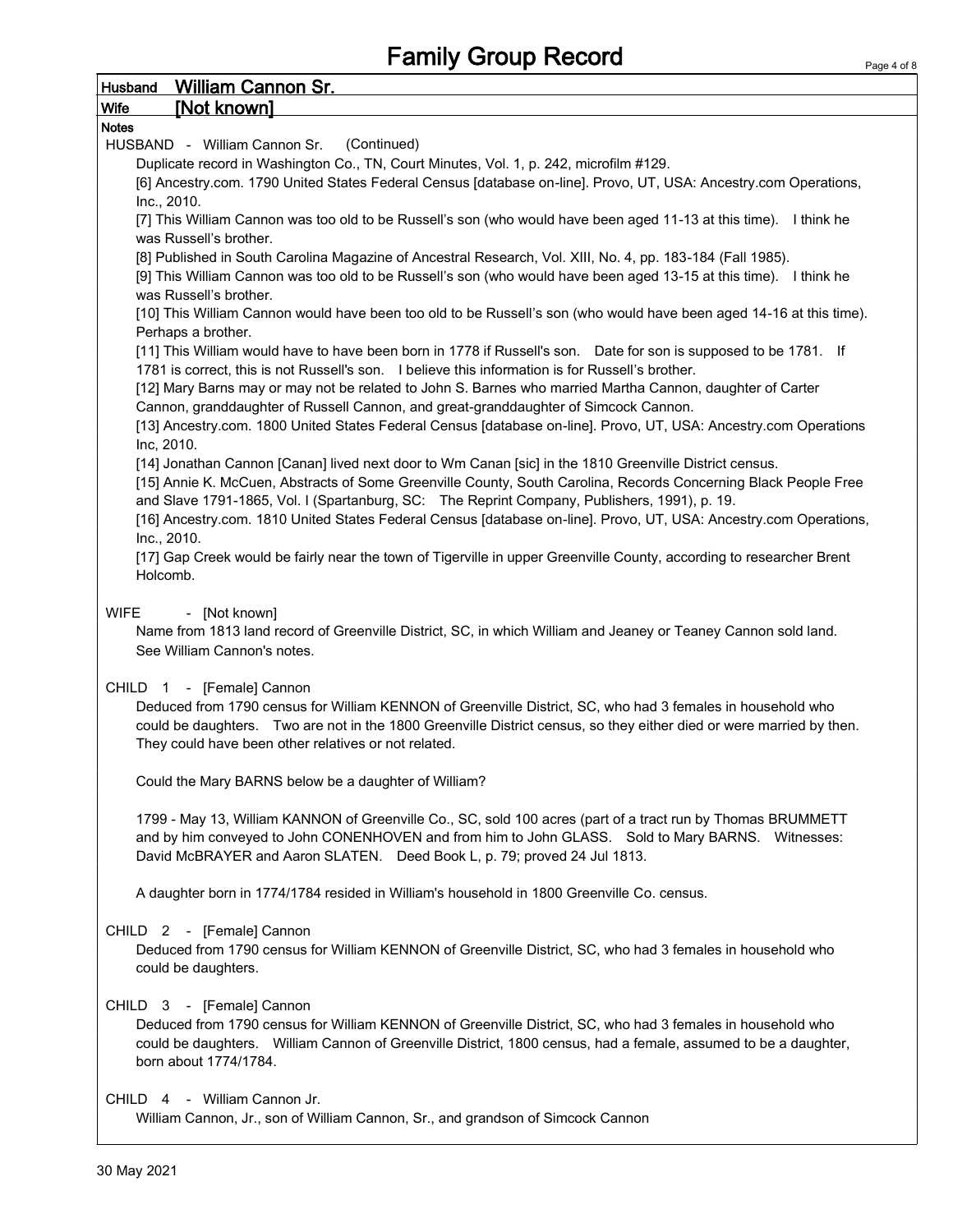| <u>William Cannon Sr.</u><br><b>Husband</b>                                                                                                                                                                                                                                                                                                                                                                                                                                                                                                                                                                                                                                                                                                                                     |
|---------------------------------------------------------------------------------------------------------------------------------------------------------------------------------------------------------------------------------------------------------------------------------------------------------------------------------------------------------------------------------------------------------------------------------------------------------------------------------------------------------------------------------------------------------------------------------------------------------------------------------------------------------------------------------------------------------------------------------------------------------------------------------|
| [Not known]<br><b>Wife</b>                                                                                                                                                                                                                                                                                                                                                                                                                                                                                                                                                                                                                                                                                                                                                      |
| <b>Notes</b>                                                                                                                                                                                                                                                                                                                                                                                                                                                                                                                                                                                                                                                                                                                                                                    |
| CHILD 4 - William Cannon Jr.<br>(Continued)                                                                                                                                                                                                                                                                                                                                                                                                                                                                                                                                                                                                                                                                                                                                     |
| 1790 Federal Census of Greenville, South Carolina; Series: M637; Roll: 11; Page: 93.[1]                                                                                                                                                                                                                                                                                                                                                                                                                                                                                                                                                                                                                                                                                         |
| Name: William Kennon [William Kinnon]                                                                                                                                                                                                                                                                                                                                                                                                                                                                                                                                                                                                                                                                                                                                           |
| Free White Persons - Males - Under 16:<br>2 1774/older William Jr. 1784, Jonathan 1787                                                                                                                                                                                                                                                                                                                                                                                                                                                                                                                                                                                                                                                                                          |
| Free White Persons - Males - 16 and over: 1 1774/older William Sr. 1754 [married 1777]                                                                                                                                                                                                                                                                                                                                                                                                                                                                                                                                                                                                                                                                                          |
| Wife & 3 daughters? 1759; 1778, 1780, 1782<br>Free White Persons - Females:<br>4 Any age                                                                                                                                                                                                                                                                                                                                                                                                                                                                                                                                                                                                                                                                                        |
| 1800 Federal Census of Greenville, South Carolina; Series: M32; Roll: 47; Page: 251.[2]<br>Name: William Cannoy [William Cannon]                                                                                                                                                                                                                                                                                                                                                                                                                                                                                                                                                                                                                                                |
| Free White Persons - Males -10 thru 15:<br>1 1785/1790<br>Jonathan 1787                                                                                                                                                                                                                                                                                                                                                                                                                                                                                                                                                                                                                                                                                                         |
| Free White Persons - Males - 16 thru 25:<br>1 1775/1784<br>William Jr. 1784                                                                                                                                                                                                                                                                                                                                                                                                                                                                                                                                                                                                                                                                                                     |
| Free White Persons - Males - 45 and over: 1 1755/earlier William 1754                                                                                                                                                                                                                                                                                                                                                                                                                                                                                                                                                                                                                                                                                                           |
| Free White Persons - Females - 16 thru 25: 1 1775/1784<br>Daughter 1778                                                                                                                                                                                                                                                                                                                                                                                                                                                                                                                                                                                                                                                                                                         |
| Free White Persons - Females - 26 thru 44: 1 1756/1774<br><b>Wife 1759</b>                                                                                                                                                                                                                                                                                                                                                                                                                                                                                                                                                                                                                                                                                                      |
| Number of Slaves:<br>3                                                                                                                                                                                                                                                                                                                                                                                                                                                                                                                                                                                                                                                                                                                                                          |
| 1810 Federal Census. No William Cannon in Greenville that fits this man. William Sr. appears to have died.                                                                                                                                                                                                                                                                                                                                                                                                                                                                                                                                                                                                                                                                      |
|                                                                                                                                                                                                                                                                                                                                                                                                                                                                                                                                                                                                                                                                                                                                                                                 |
| 1810 Federal Census of Greenville, South Carolina; Roll: 62; Page: 542.[3]                                                                                                                                                                                                                                                                                                                                                                                                                                                                                                                                                                                                                                                                                                      |
| Name: Wm Canan[Wm Canon]                                                                                                                                                                                                                                                                                                                                                                                                                                                                                                                                                                                                                                                                                                                                                        |
| Free White Persons - Males - 26 thru 44:<br>1 1766/1784 William Jr.                                                                                                                                                                                                                                                                                                                                                                                                                                                                                                                                                                                                                                                                                                             |
| Free White Persons - Females - 45 and over:1 1765/earlier This may be William Sr.'s widow.                                                                                                                                                                                                                                                                                                                                                                                                                                                                                                                                                                                                                                                                                      |
| Numbers of Slaves:<br>5                                                                                                                                                                                                                                                                                                                                                                                                                                                                                                                                                                                                                                                                                                                                                         |
| His brother, Jonathan, was next door.                                                                                                                                                                                                                                                                                                                                                                                                                                                                                                                                                                                                                                                                                                                                           |
|                                                                                                                                                                                                                                                                                                                                                                                                                                                                                                                                                                                                                                                                                                                                                                                 |
| William Cannon lived next door to Jonathan Potts in 1800 and 1810 in the Census.<br>Greenville Co., SC. Deed Book I, page 210. William and Jeaney Cannon sold land in Greenville Co.,<br>14 Feb 1813<br>SC, to Jesse Mayfield tract on south side of Gap Creek[4] of the middle fork of the Saluda River, 100 acres adjoining<br>Jonathan Potts and Cannon, part of tract granted to Job Colcock surveyed for Ephraim Ellis.  Witnesses: David<br>McBrayer, Samuel McJunkin. This William may have been either the brother or the father of Jonathan Cannon. I<br>suspect he was the brother, and the father had died or moved by this time, but it is a little difficult to be sure.                                                                                           |
| Anderson Co., SC[5], Deed Book O, pp. 22-23. Pendleton District. William Laffoon of Pendleton<br>12 Jan 1814<br>District for \$600 to William Cannon, 200 acres on both sides of Carpenters Creek, to a conditional line made by<br>William Laffoon, William Finley, Jonathan Cannon, John Laffoon, Andrew Clements. Wm Laffoon (LS), Wit: Andrew<br>Clements, William Fondley. Proved by the oath of William Finley 1 May 1817 before Nath. H. Cansler, J.P.[6]<br>IT APPEARS THAT WILLIAM CANNON JR. IS NOW OF PENDLETON DISTRICT, SC.<br>16 Oct 1815<br>Anderson Co., SC, Deed Book O, pp. 22-23. Pendleton District. William Cannon of Pendleton District<br>for \$500 to Moses Finley of same, 200 acres on both sides Carpenters Creek [same tract as above] adj. Foster. |
| William Cannon (X) (LS), Wit: Manuel Finley, John Hagood. Proved by the oath of Manuel Finley 1 Nov 1817 before<br>Nath H. Cansler, J.P.                                                                                                                                                                                                                                                                                                                                                                                                                                                                                                                                                                                                                                        |
| 28 Jul 1818<br>Anderson Co., SC, Deed Book O, p. 232. Pendleton District. James Turner and William Turner of<br>Pendleton District for \$800 to William Cannon of same, 402 acres on Savannah River. James Turner<br>(LS), William<br>Turner (LS), Wit: Abraham Sanders (A), James Watt. Proved by the oath of Abraham Sanders 28 Jul 1818 before<br>James Turner, J.P.[7]                                                                                                                                                                                                                                                                                                                                                                                                      |
| 21 Aug 1819<br>Franklin Co., GA, Deed Book HHH, pp. 197-198: Asa Ayers of Franklin Co. to William Cannon Sr. of<br>Pendleton District, SC.[8] In cons. of \$100, conveys 80 acres in Franklin Co. on waters of Middle Fork Broad Riv., adj.<br>Samuel Payne, on a road leading from the Widow Martin's to the river. Wit: David Payne, Stephen Chatham<br>[CHEATHAM?]. Sworn to by Payne before Clemonds Quillian, J.P., 4 Oct 1819. Rec. 29 Oct 1819.[9]                                                                                                                                                                                                                                                                                                                       |
| 12 Aug 1821<br>Franklin Co., GA, Deed Book B, p. 98, 12 Aug 1821, William Cannon Sr. of Pendleton S.C.[11] to<br>Darling House, 80 acres.[12]                                                                                                                                                                                                                                                                                                                                                                                                                                                                                                                                                                                                                                   |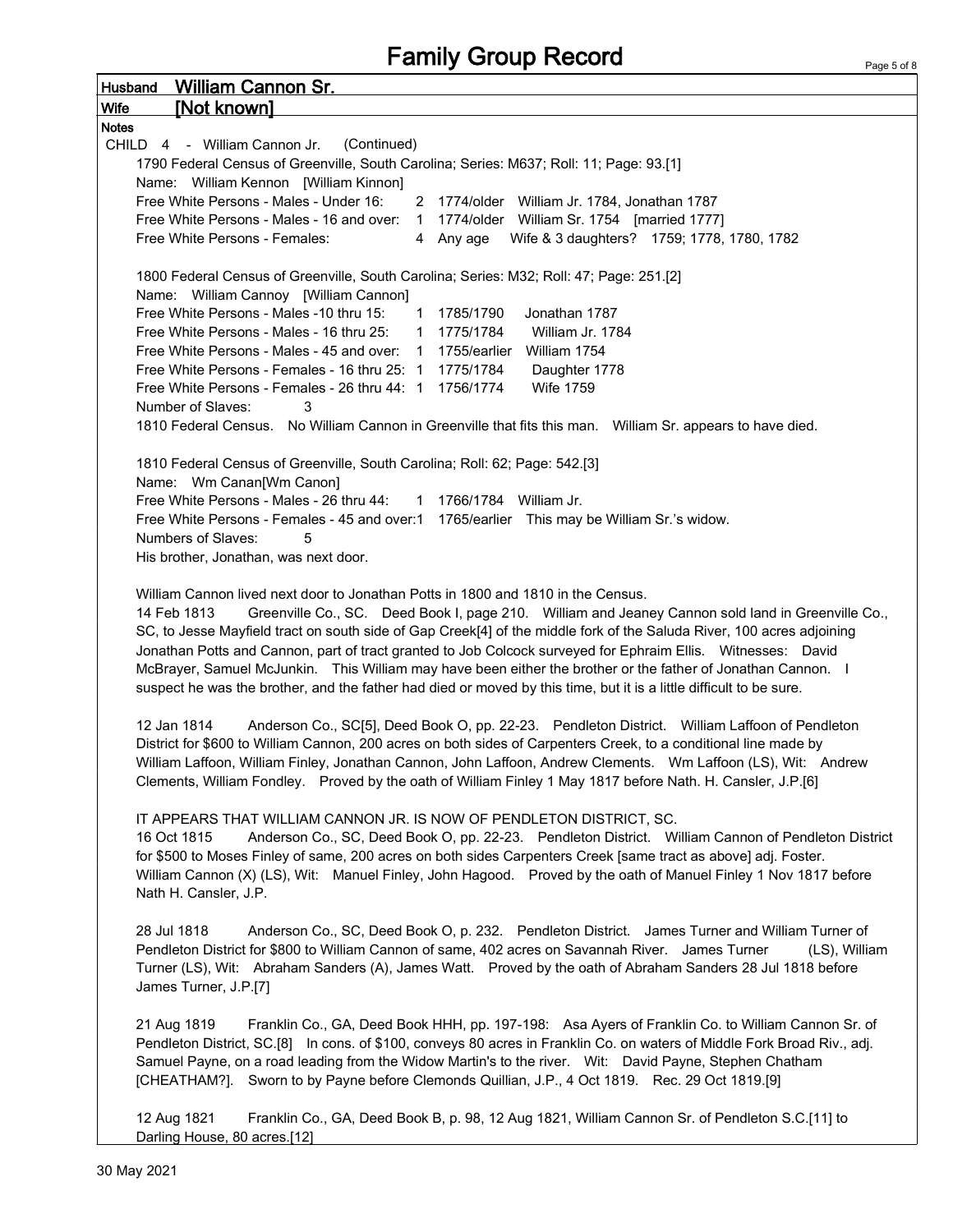| <b>William Cannon Sr.</b><br><b>Husband</b>                                                                          |
|----------------------------------------------------------------------------------------------------------------------|
| [Not known]<br>Wife                                                                                                  |
| <b>Notes</b>                                                                                                         |
| (Continued)<br>CHILD 4 - William Cannon Jr.                                                                          |
|                                                                                                                      |
| 1820<br>Jonathan Cannon not found in census. Might have been in McMinn Co., TN, for which the 1820 census            |
| does not survive. McMinn Co. was formed from Indian lands. According to research by Betty Shaw, Jonathan             |
| Cannon was on a jury in McMinn Co. in 1820; therefore, he was a property owner.                                      |
|                                                                                                                      |
| According to Betty Shaw, Jonathan had a brother William. She said that Jonathan sold a female slave with her son to  |
| his brother, William, and William, of White Co., TN, was summoned to Court in McMinn Co., TN, to pay Jonathan's      |
| debt to Benjamin Harris. Jonathan had sold the slave to his brother to keep Benjamin from taking the slaves in       |
| payment for his debt.                                                                                                |
|                                                                                                                      |
| 1820 U S Census of White County, Tennessee; Page: 369; NARA Roll: M33_122; Image: 331.                               |
| Name: William J Camren [William Cannon] suppose he married in 1811 a widow with children?                            |
| Free White Persons - Males - Under 10:<br>2 1811/1820 Son2, Son3                                                     |
| Free White Persons - Males - 10 thru 15:<br>1805/1810<br>$\mathbf{1}$<br>Son1                                        |
| Free White Persons - Males - 26 thru 44:<br>1 1776/1794 William Jr. 1784                                             |
| Free White Persons - Females - 10 thru 15: 1<br>1805/1810 Daughter1                                                  |
| Free White Persons - Females - 16 thru 25: 2 1795/1804 Jeaney? and who else?                                         |
| Ancestry.com. 1820 United States Federal Census [database on-line]. Provo, UT, USA: Ancestry.com Operations, Inc.,   |
| 2010.                                                                                                                |
|                                                                                                                      |
| 1830: Jonathan Cannon was in Monroe Co., TN.                                                                         |
|                                                                                                                      |
| The following census may be for a different man. The household composition is different.                             |
|                                                                                                                      |
| 1830 Federal Census of McMinn, Tennessee; Series: M19; Roll: 178; Page: 133.                                         |
| Name: William Cannon                                                                                                 |
| Free White Persons - Males - 5 thru 9:<br>1821/1825 Son4<br>$\mathbf{1}$                                             |
| Free White Persons - Males - 10 thru 14:<br>1816/1820<br>Son <sub>3</sub><br>1                                       |
| 1811/1815 Son2<br>Free White Persons - Males - 15 thru 19:<br>Son1 1805/1810 is 25-29<br>$\mathbf{1}$                |
| 1781/1790 William Jr.<br>Free White Persons - Males - 40 thru 49:<br>$\mathbf{1}$                                    |
| Free White Persons - Females - 5 thru 9:<br>1821/1825 Daughter3<br>$\mathbf{1}$                                      |
| Free White Persons - Females - 10 thru 14: 1<br>1816/1820<br>Daughter <sub>2</sub>                                   |
| 1811/1815 Dau?<br>Free White Persons - Females - 15 thru 19: 1<br>Daughter1 1805/1810 is 25-29                       |
| Free White Persons - Females - 40 thru 49: 1 1781/1790 Not Jeaney                                                    |
| Ancestry.com. 1830 United States Federal Census [database on-line]. Provo, UT, USA: Ancestry.com Operations, Inc.,   |
| 2010.                                                                                                                |
|                                                                                                                      |
| [1] Ancestry.com. 1790 United States Federal Census [database on-line]. Provo, UT, USA: Ancestry.com Operations,     |
| Inc., 2010.                                                                                                          |
| [2] Ancestry.com. 1800 United States Federal Census [database on-line]. Provo, UT, USA: Ancestry.com Operations      |
| Inc, 2010.                                                                                                           |
| [3] Ancestry.com. 1810 United States Federal Census [database on-line]. Provo, UT, USA: Ancestry.com Operations,     |
| Inc., 2010.                                                                                                          |
| [4] Gap Creek would be fairly near the town of Tigerville in upper Greenville County, according to researcher Brent  |
| Holcomb.                                                                                                             |
| [5] Pendleton District does not exist anymore. Its records are filed in present-day Anderson County, SC.             |
| [6] SC Archives microfilm C946. Obtained by SC researcher Brent H. Holcomb of Columbia, SC.                          |
| [7] SC Archives microfilm C946.                                                                                      |
| [8] I am unsure of the identity of this William Cannon of Pendleton District, SC, & Franklin Co., GA. Simcock Cannon |
| owned land in Franklin Co., GA, at an earlier date.  There may or may not have been a connection between this        |
| William Cannon & Simcock Cannon. Perhaps this William was his son.                                                   |
| [9] Deeds of Franklin County, Georgia, 1784-1826, abstracted and compiled by Martha Walters Acker, Southern          |
| Historical Press, Easley, SC, 1976, p. 393. (NOTE: This deed is very difficult to read, wrote book editor.)          |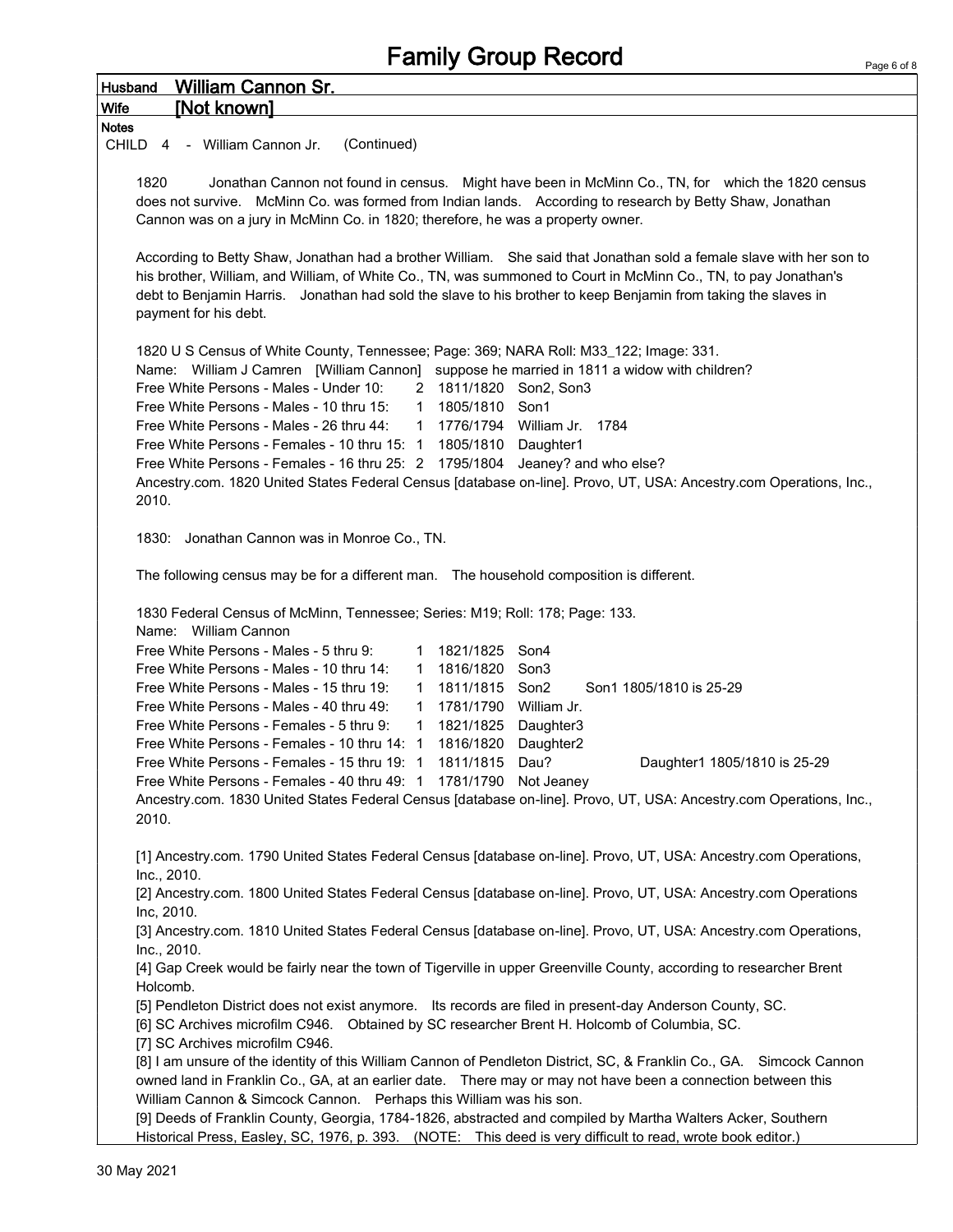| Husband               | <b>William Cannon Sr.</b>                                                                                                                                                                                                                                                                                                                                                                                                                                                                                                                                                                                                                                                                                          |
|-----------------------|--------------------------------------------------------------------------------------------------------------------------------------------------------------------------------------------------------------------------------------------------------------------------------------------------------------------------------------------------------------------------------------------------------------------------------------------------------------------------------------------------------------------------------------------------------------------------------------------------------------------------------------------------------------------------------------------------------------------|
| <b>Wife</b>           | [Not known]                                                                                                                                                                                                                                                                                                                                                                                                                                                                                                                                                                                                                                                                                                        |
| <b>Notes</b><br>CHILD | 4 - William Cannon Jr.<br>(Continued)<br>[10] Who is the William Cannon in the 1820 census of Pendleton District? There was no one else in his household.<br>He owned 2 slaves. Is he the same as 1800 Greenville District William?<br>[11] I am unsure of the identity of this William Cannon of Pendleton District, SC, & Franklin Co., GA. Simcock Cannon<br>owned land in Franklin Co., GA, at an earlier date.  There may or may not have been a connection between this<br>William Cannon & Simcock Cannon. Perhaps this William was his son.<br>[12] Deeds of Franklin County, Georgia, 1784-1826, abstracted and compiled by Martha Walters Acker, Southern<br>Historical Press, Easley, SC, 1976, p. 393. |
|                       | CHILD 5 - Jonathan Cannon<br>Date of death and name of first wife, Sallie Boyd, and her parents, Robert Boyd and Jane Love, are from Betty Shaw,<br>Floridaibis@aol.com, given to Cecilie Gaziano, cgaziano@prodigy.net, in an email on 15 May 2008. According to<br>Jonathan Cannon's son Emberry's application for Indian Land in Texas about 1890, this branch of the family had<br>Chickasaw and Choctaw blood. Betty Shaw compiled a book on her Cannon-Cross Families, copyrighted 1999.<br>Copy of Jonathan's son Emberry's application for land in the Chickasaw Nation gives names of Sallie and her parents;<br>received from Batty K. Fritts in a fax on 25 Jul 2008.                                   |
|                       | According to Betty Shaw, Jonathan had a brother William. She said that Jonathan sold a female slave with her son to<br>his brother, William, and William, of White Co., TN, was summoned to Court in McMinn Co., TN, to pay Jonathan's<br>debt to Benjamin Harris. Jonathan had sold the slave to his brother to keep Benjamin from taking the slaves in<br>payment for his debt.                                                                                                                                                                                                                                                                                                                                  |
| 1805                  | From census for William Cannon, 1800, Greenville District, SC: male born about 1784/1794.<br>William CANNON sold a slave to Jonathan CANNON on 18 Mar 1805. Wit.: James GILLILAND, Jonathan<br>POTS, John TUBB, J.P. (Greenville Co., SC)                                                                                                                                                                                                                                                                                                                                                                                                                                                                          |
| 1806                  | William CANNON of Greenville Co., SC, bought land on s. side of Gap Creek of middle fork of Saluda River,<br>100 acres, from Jonathan POTTS. Wit.: Thos. CANTRELL, Nimrod CANTRELL. (03 Aug 1806)                                                                                                                                                                                                                                                                                                                                                                                                                                                                                                                  |
| 1810                  | Census of Greenville District, SC, p. 452: Jon CANAN/CONAN, living between<br>Wm CANAN and Jon POTS.                                                                                                                                                                                                                                                                                                                                                                                                                                                                                                                                                                                                               |
|                       | All other free<br>Free white males:<br>Free white females:<br>persons except<br>0-10-16-26-45+<br>0-10-16-26-45+<br>Indians not<br>10 16 26 45<br>10 16 26 45<br>Slaves<br>taxed<br>1<br>1<br>0<br>1<br>1784-1794<br>1784-1794                                                                                                                                                                                                                                                                                                                                                                                                                                                                                     |
| 1813                  | William and Jeaney CANNON sold land in Greenville Co., SC, to Jesse MAYFIELD, land on south side of<br>Gap Creek of the middle fork of the Saluda River, 100 acres adjoining Jonathan POTTS and CANNON, part of tract<br>granted to Job COLCOCK surveyed for Ephraim ELLIS, on 14 Feb 1813, Deed Book I, page 210. Witnesses:<br>David<br>McBRAYER, Samuel McJUNKIN. [Simcock Cannon and Russell Cannon also had land in this area in 1786.]                                                                                                                                                                                                                                                                       |
| 1814                  | 12 Jan. Pendleton District (Anderson Co., SC, Deed Book O, pp. 22-23). Jonathan Cannon was among<br>others (William Laffoon, William Finley, John Laffoon, and Andrew Clements) who had made a conditional line that<br>land sold by William Laffoon of Pendleton District touched. Buyer: William Cannon, 200 acres on both sides of<br>Carpenters Creek.                                                                                                                                                                                                                                                                                                                                                         |
| 1820                  | Jonathan Cannon not found in census. Might have been in McMinn Co., TN, for which the 1820 census does<br>not survive. McMinn Co. was formed from Indian lands. According to research by Betty Shaw, Jonathan                                                                                                                                                                                                                                                                                                                                                                                                                                                                                                      |

Cannon was on a jury in McMinn Co. in 1820; therefore, he was a property owner.

1822 Son Irby/Erby Cannon said to have been born in McMinn Co., Tennessee.